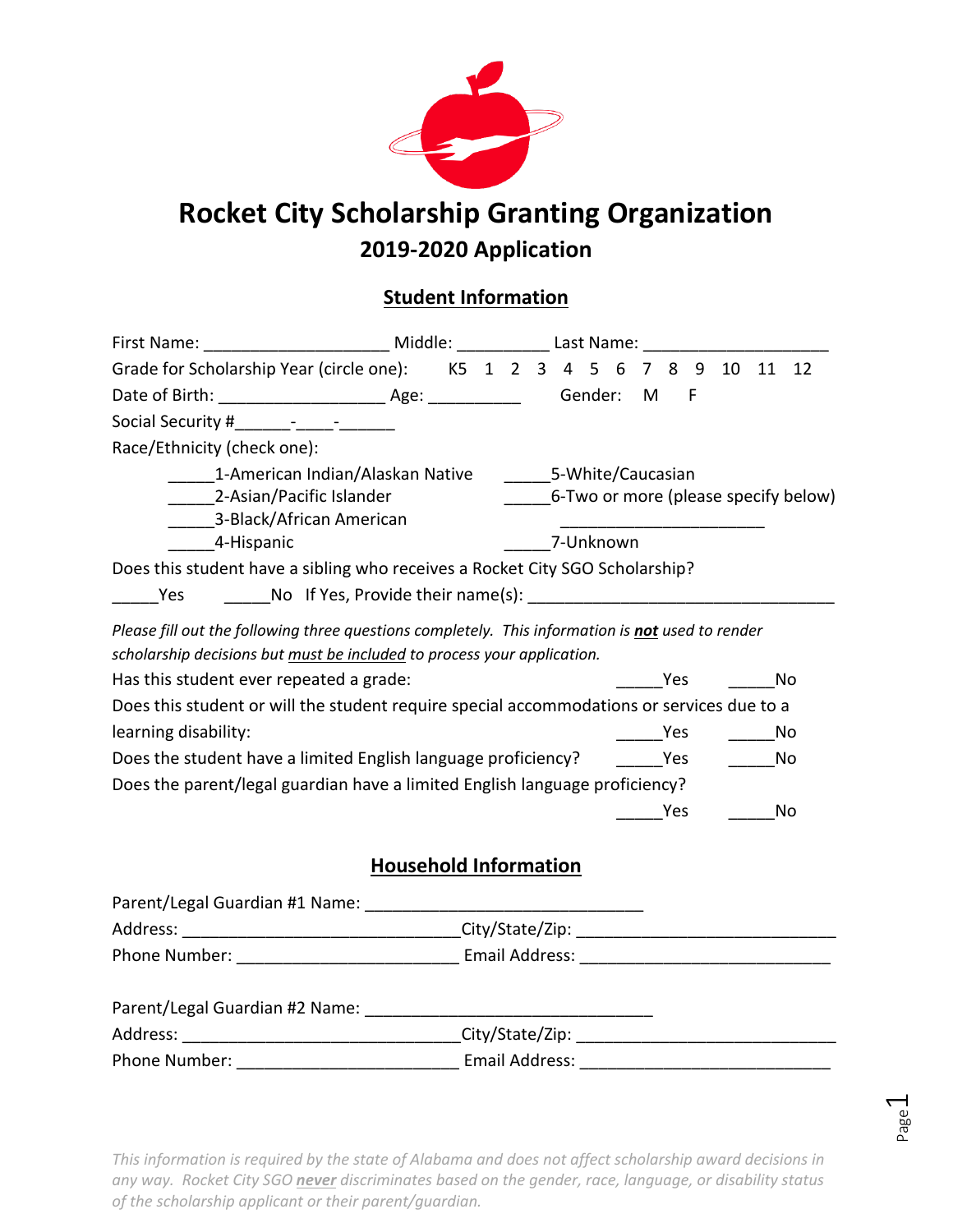#### **(Household Information Cont.)**

| The applicant lives with: _______Parent(s)                   |                                   |  |                                                                                                |  |  |
|--------------------------------------------------------------|-----------------------------------|--|------------------------------------------------------------------------------------------------|--|--|
| Legal Guardian (custodial documentation required)            |                                   |  |                                                                                                |  |  |
|                                                              |                                   |  |                                                                                                |  |  |
|                                                              |                                   |  |                                                                                                |  |  |
|                                                              |                                   |  | List any additional adult family members, over the age of 18, living in the household:         |  |  |
|                                                              |                                   |  |                                                                                                |  |  |
|                                                              |                                   |  |                                                                                                |  |  |
|                                                              |                                   |  | Are these additional adults living in the household considered dependents being claimed on the |  |  |
|                                                              |                                   |  |                                                                                                |  |  |
|                                                              |                                   |  |                                                                                                |  |  |
|                                                              |                                   |  | List all dependent children, 18 years or younger living in the household. Please include their |  |  |
| age and the school they attend.                              |                                   |  |                                                                                                |  |  |
|                                                              |                                   |  |                                                                                                |  |  |
|                                                              |                                   |  |                                                                                                |  |  |
|                                                              |                                   |  |                                                                                                |  |  |
|                                                              |                                   |  |                                                                                                |  |  |
|                                                              |                                   |  |                                                                                                |  |  |
|                                                              |                                   |  |                                                                                                |  |  |
|                                                              |                                   |  | *Please use an additional piece of paper if additional space is needed to list ALL DEPENDENTS. |  |  |
| Total Number of Persons Living In the household:             |                                   |  |                                                                                                |  |  |
| Number of Persons Over the age of 18 in the household: _____ |                                   |  |                                                                                                |  |  |
|                                                              |                                   |  |                                                                                                |  |  |
|                                                              | <b>Household Income Statement</b> |  |                                                                                                |  |  |
|                                                              |                                   |  | All questions must be answered as part of a complete application package. If a question does   |  |  |
|                                                              |                                   |  | not apply, indicate N/A. Supporting documents and annual totals must be provided for all       |  |  |
| household income.                                            |                                   |  |                                                                                                |  |  |
| Did Parent/Guardian #1 file taxes in 2018? Y/N               |                                   |  |                                                                                                |  |  |
|                                                              |                                   |  | If yes, please provide the Adjusted Gross Income (AGI) from the 2018 IRS Form 1040             |  |  |
| \$                                                           |                                   |  |                                                                                                |  |  |
| Did Parent/Guardian #1 have any additional income in 2018?   |                                   |  |                                                                                                |  |  |

| N٥                               |  |
|----------------------------------|--|
| <b>SSI/SS Disability</b>         |  |
| <b>Unemployment Compensation</b> |  |
| Child Support                    |  |
| Other                            |  |

*This information is required by the state of Alabama and does not affect scholarship award decisions in any way. Rocket City SGO never discriminates based on the gender, race, language, or disability status of the scholarship applicant or their parent/guardian.*

Page  $\mathrel{\sim}$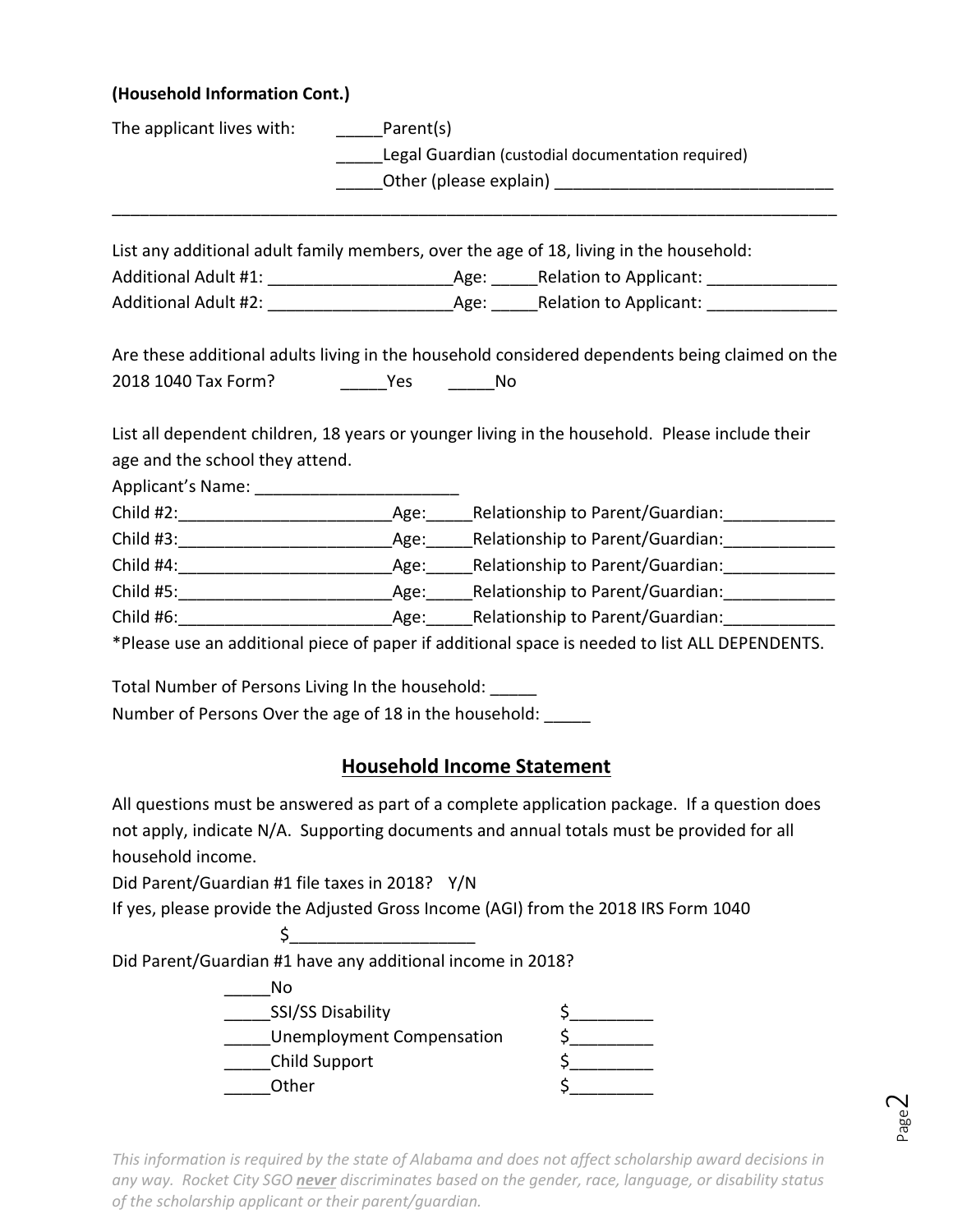#### **(Household Income Statement Cont.)**

Did Parent/Guardian #2 file taxes in 2018?

\_\_\_\_\_Yes, married filed jointly with parent/guardian #1

Yes, filed separately from parent/guardian #1

If yes, and filed separately, please provide the Adjusted Gross Income (AGI) from the 2018 IRS Form 1040

Did Parent/Guardian #2 have any additional income in 2018?

 $\sharp$ 

| No                        |              |
|---------------------------|--------------|
| <b>SSI/SS Disability</b>  |              |
| Unemployment Compensation |              |
| Child Support             |              |
| Other                     |              |
| <b>1.</b>                 | <b>A L</b> – |

Was there any additional income in 2018? Yes No

If yes, please provide name(s) of family/household members, support documents and 2018 annual totals below (use a separate piece of paper if necessary).

Name:

| SSI/SS Disability<br><b>Unemployment Compensation</b> |  |
|-------------------------------------------------------|--|
| Child Support<br>Other                                |  |
| ANNILIAL LIQUICEUQUD INICONAE.                        |  |

**2018 TOTAL ANNUAL HOUSEHOLD INCOME: \$\_\_\_\_\_\_\_\_\_**

### **Parent/Guardian Certification**

By signing this form, I certify that the student currently lives with the person whose income is attached and the information and documentation provided, including family size and income statement(s) are true, correct, accurate and complete. I recognize that eligibility determination is exclusively the responsibility of Rocket City SGO. I understand that maximum scholarship amounts are subject to change depending on funding available. I understand that should my child receive a scholarship award from Rocket City SGO, the scholarship is awarded to my child and not specifically to the school listed on this application.

Media Release: I give consent for my child's name, image, photograph, video, audio or other form of media to be used in any and all print materials, videos and social media venues for promotion of the school and/or Rocket City SGO that help support our mission of providing scholarships for students. (initial please) Yes No

Print Name of Parent/Guardian: \_\_\_\_\_\_\_\_\_\_\_\_\_\_\_\_\_\_\_\_\_\_\_\_\_\_\_\_\_\_\_\_\_\_

| Signature of Parent/Guardian: | Date: |
|-------------------------------|-------|
|-------------------------------|-------|

Page ന

*This information is required by the state of Alabama and does not affect scholarship award decisions in any way. Rocket City SGO never discriminates based on the gender, race, language, or disability status of the scholarship applicant or their parent/guardian.*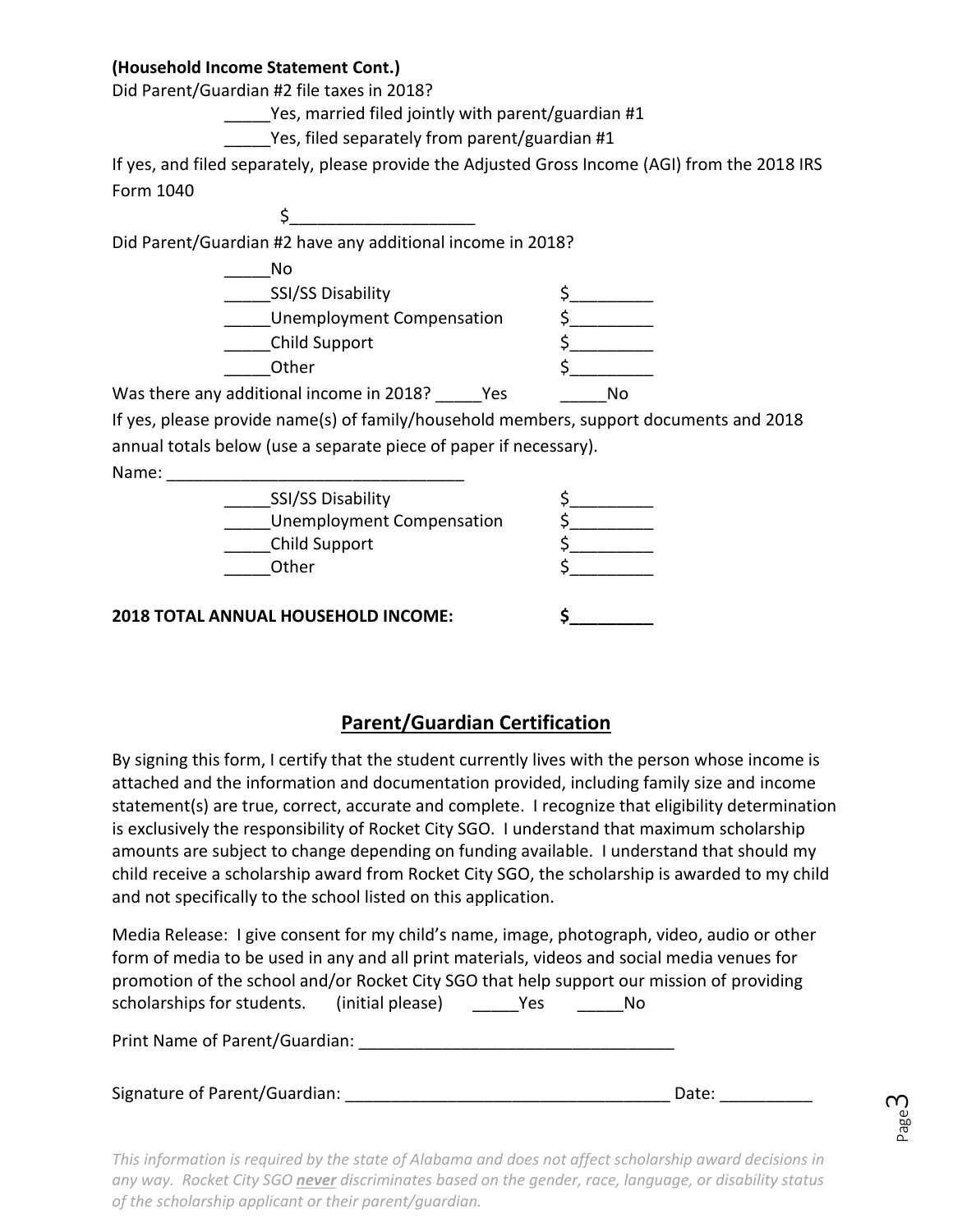#### **School Information**

| Is this student a first time Scholarship Recipient?                                                                   | Yes No                                                                                                                                                                                                                                                                                                                                                                                           |  |
|-----------------------------------------------------------------------------------------------------------------------|--------------------------------------------------------------------------------------------------------------------------------------------------------------------------------------------------------------------------------------------------------------------------------------------------------------------------------------------------------------------------------------------------|--|
| What was the year of the student's first Rocket City SGO scholarship?                                                 |                                                                                                                                                                                                                                                                                                                                                                                                  |  |
| How many years has this student received a scholarship (including the 2019-2020 school year)                          |                                                                                                                                                                                                                                                                                                                                                                                                  |  |
| Did this student receive a scholarship from another SGO last year?                                                    |                                                                                                                                                                                                                                                                                                                                                                                                  |  |
|                                                                                                                       |                                                                                                                                                                                                                                                                                                                                                                                                  |  |
| Is it a failing School: ______Yes _________No                                                                         |                                                                                                                                                                                                                                                                                                                                                                                                  |  |
|                                                                                                                       |                                                                                                                                                                                                                                                                                                                                                                                                  |  |
|                                                                                                                       |                                                                                                                                                                                                                                                                                                                                                                                                  |  |
| Did the student attend multiple schools in the 2018-2019 School year? _____Yes_____No                                 |                                                                                                                                                                                                                                                                                                                                                                                                  |  |
|                                                                                                                       |                                                                                                                                                                                                                                                                                                                                                                                                  |  |
| <b>Tuition Verification - Must Be Completed by School</b>                                                             |                                                                                                                                                                                                                                                                                                                                                                                                  |  |
| <b>Annual Tuition Rate Without Discounts:</b>                                                                         | $\frac{\xi_{\frac{1}{2}}}{\xi_{\frac{1}{2}}}{\xi_{\frac{1}{2}}}{\xi_{\frac{1}{2}}}{\xi_{\frac{1}{2}}}{\xi_{\frac{1}{2}}}{\xi_{\frac{1}{2}}}{\xi_{\frac{1}{2}}}{\xi_{\frac{1}{2}}}{\xi_{\frac{1}{2}}}{\xi_{\frac{1}{2}}}{\xi_{\frac{1}{2}}}{\xi_{\frac{1}{2}}}{\xi_{\frac{1}{2}}}{\xi_{\frac{1}{2}}}{\xi_{\frac{1}{2}}}{\xi_{\frac{1}{2}}}{\xi_{\frac{1}{2}}}{\xi_{\frac{1}{2}}}{\xi_{\frac{1}{2$ |  |
|                                                                                                                       | $\mathsf{s}\_\_\_\_\_\_\_\$                                                                                                                                                                                                                                                                                                                                                                      |  |
|                                                                                                                       |                                                                                                                                                                                                                                                                                                                                                                                                  |  |
|                                                                                                                       | $\frac{1}{2}$                                                                                                                                                                                                                                                                                                                                                                                    |  |
| Provide a Detailed List of Mandatory Fees: ________________________                                                   |                                                                                                                                                                                                                                                                                                                                                                                                  |  |
|                                                                                                                       | $\sharp$                                                                                                                                                                                                                                                                                                                                                                                         |  |
| <u> 1980 - Jan James James Barbara, político establecento de la provincia de la provincia de la provincia de la p</u> | $\mathsf{\$}$                                                                                                                                                                                                                                                                                                                                                                                    |  |
|                                                                                                                       |                                                                                                                                                                                                                                                                                                                                                                                                  |  |
|                                                                                                                       | $\frac{1}{2}$                                                                                                                                                                                                                                                                                                                                                                                    |  |
| What is the cost of annual standardized testing applicable to this student: \$                                        |                                                                                                                                                                                                                                                                                                                                                                                                  |  |
| Family responsibility applicable to this student:                                                                     | $\zeta$                                                                                                                                                                                                                                                                                                                                                                                          |  |
| <b>Total Amount Requested:</b>                                                                                        | $\mathsf{\dot{S}}$                                                                                                                                                                                                                                                                                                                                                                               |  |

### **School Official Certification**

I certify that the information provided on this scholarship application, which includes the tuition verification, family size statement, and the family income statement is true, correct, accurate and complete to the best of my knowledge. I recognize that eligibility determination is exclusively the responsibility of Rocket City SGO.

I certify that the tuition, fees, family responsibility and additional scholarship/financial assistance amounts provided are true, correct, accurate and complete acknowledgement of the partner schools current published rates and subsidies.

I understand that maximum scholarship amounts are subject to change at the discretion of Rocket City SGO and are dependent on funding available.

School Name: \_\_\_\_\_\_\_\_\_\_\_\_\_\_\_\_\_\_\_\_\_\_\_\_\_\_\_\_\_\_\_\_\_\_\_\_\_\_\_\_\_\_

| Print Name of Principal: |  |
|--------------------------|--|
|--------------------------|--|

Signature of Principal: \_\_\_\_\_\_\_\_\_\_\_\_\_\_\_\_\_\_\_\_\_\_\_\_\_\_\_\_\_\_\_\_\_\_\_ Date: \_\_\_\_\_\_\_\_\_\_

*This information is required by the state of Alabama and does not affect scholarship award decisions in any way. Rocket City SGO never discriminates based on the gender, race, language, or disability status of the scholarship applicant or their parent/guardian.*

Page 4